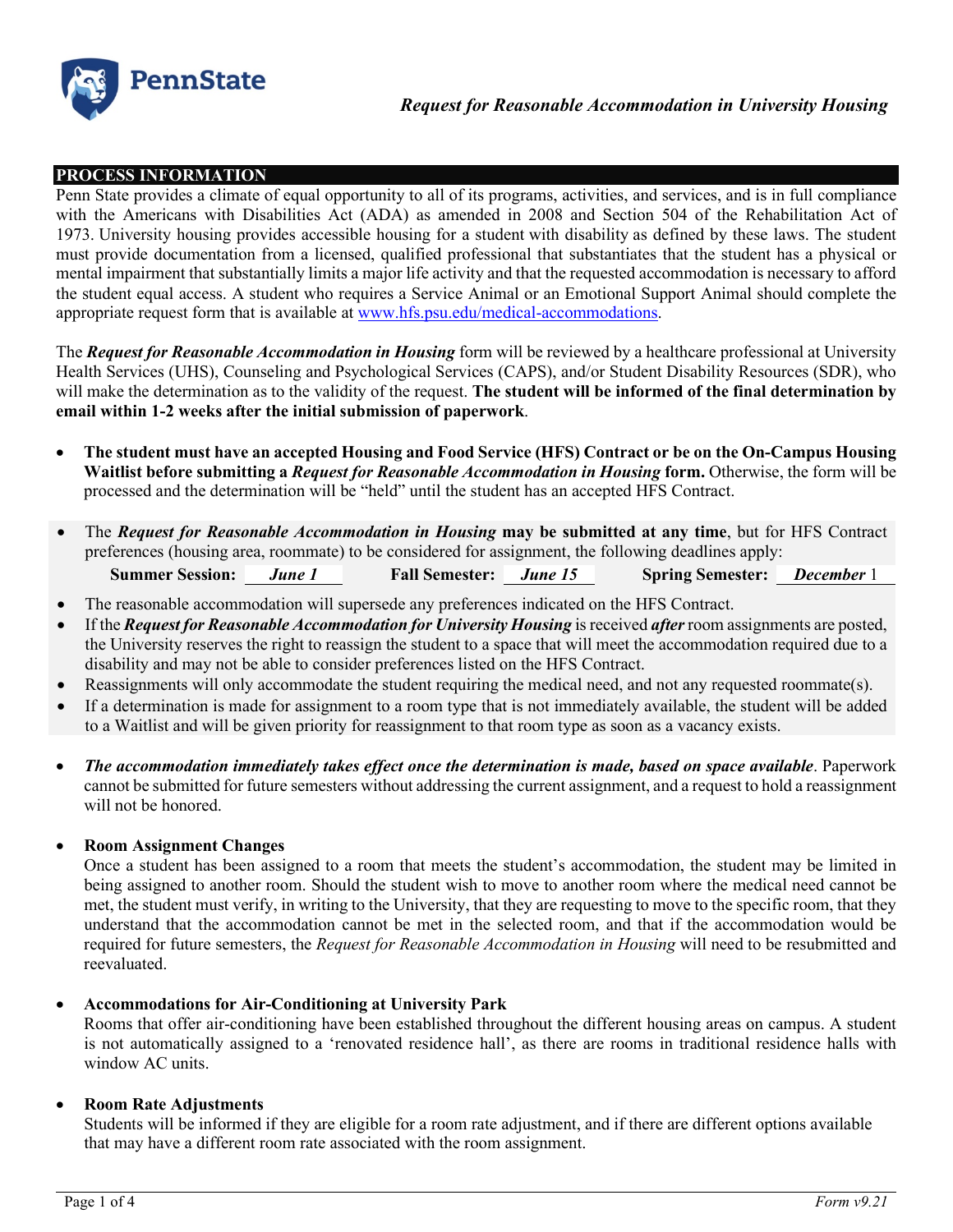| <b>STUDENT INFORMATION - completed by student</b>                                                                                             |                                                                                                                                                                                                                                               |                      |
|-----------------------------------------------------------------------------------------------------------------------------------------------|-----------------------------------------------------------------------------------------------------------------------------------------------------------------------------------------------------------------------------------------------|----------------------|
| <b>Student Name</b>                                                                                                                           |                                                                                                                                                                                                                                               |                      |
| Penn State Access Account                                                                                                                     |                                                                                                                                                                                                                                               |                      |
| Home Address<br><u> 1989 - Johann Barn, fransk politik amerikansk politik (</u>                                                               |                                                                                                                                                                                                                                               |                      |
| Home Phone Number                                                                                                                             | Local Phone Number<br><u> 1989 - Johann Stoff, deutscher Stoffen und der Stoffen und der Stoffen und der Stoffen und der Stoffen und de</u>                                                                                                   |                      |
| Provider Name                                                                                                                                 | I authorize Penn State University to <b>receive</b> information from the provider below. I also authorize my provider to<br>discuss my condition(s) with the appropriate and qualified Penn State University personnel on an as-needed basis. |                      |
| Address                                                                                                                                       |                                                                                                                                                                                                                                               |                      |
| City                                                                                                                                          |                                                                                                                                                                                                                                               | State <u>Dip</u> Zip |
| Phone Number                                                                                                                                  |                                                                                                                                                                                                                                               |                      |
| <b>Student Signature</b>                                                                                                                      | <u> 1980 - John Stone, amerikansk politiker (</u> † 1900)                                                                                                                                                                                     |                      |
|                                                                                                                                               | <u> 1989 - Andrea Santana, amerikana amerikana amerikana amerikana amerikana amerikana amerikana amerikana amerika</u>                                                                                                                        |                      |
| <b>STUDENT AGREEMENT</b><br>⊔<br>preferences and roommate request may not be honored.<br>$\Box$ My roommate preferences may not be considered | I understand that if I submit a request <b>AFTER</b> the indicated preference submission deadline date, that my housing                                                                                                                       |                      |

- My roommate preferences may not be considered.  $\Box$  If my room assignment has been posted on eLiving, I will be moved to a room that will meet my medical need.
- It may be in a different housing option, area, and/or with a different roommate.
- $\Box$  If I am interested in a room change during the contracted period, I will be limited to rooms that can accommodate my medical need.
- $\Box$  I understand that once a determination is made, my room assignment will be updated immediately, and that the determination cannot be held for future semesters.
- $\Box$  I understand that my room assignment may or may not include a room rate discount, which may be based on the room assignment and my housing preferences, and I will be informed of housing options and associated rates.

| <b>Student Signature</b> | Date |
|--------------------------|------|
|                          |      |

# **AUTHORIZED DESIGNEE**

 I authorize Penn State University to **discuss** my medical information, reasonable accommodation request for housing, and room assignment with the following person on my behalf.

| Name                     | Relationship to student |                   |
|--------------------------|-------------------------|-------------------|
| Address                  | Phone Number            |                   |
| City                     | <b>State</b>            | $\overline{Z}$ ip |
| <b>Student Signature</b> | Date                    |                   |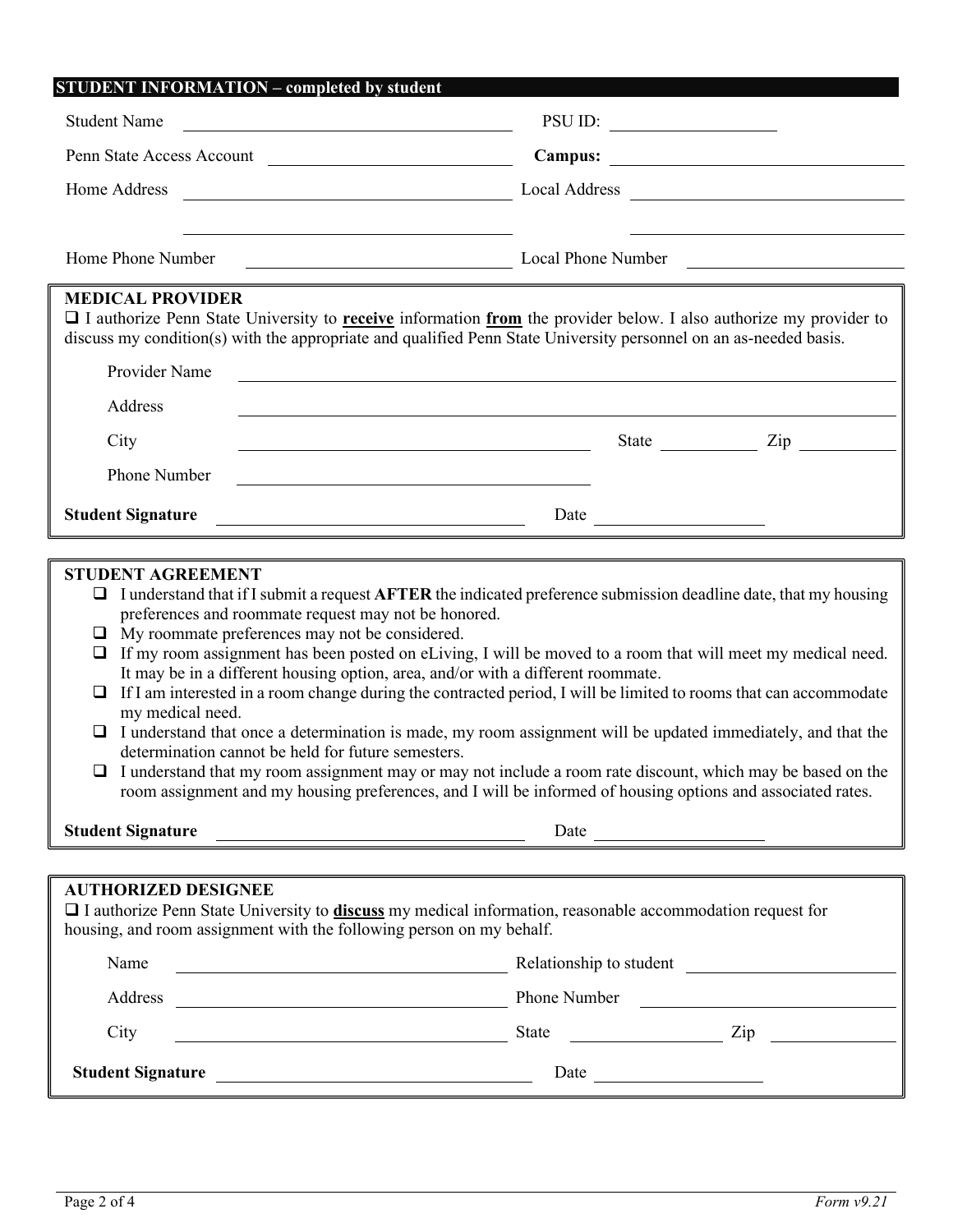### **STUDENT HEALTHCARE SECTION – completed by healthcare provider**

Student Name PSU ID

To properly evaluate how Penn State can best meet the student's need for reasonable accommodations in University housing, the licensed clinical professional or healthcare provider that is familiar with the history and functional limitations of the student's physical or psychological condition(s) should provide specific diagnostic information.

The provider completing this form **cannot** be a relative or the student. **The provider should respond to all questions with detailed information**. Additional related information may be attached. Illegible forms will not be processed.

|  | 1. State the specific housing accommodation(s) that you believe this student requires: |
|--|----------------------------------------------------------------------------------------|
|--|----------------------------------------------------------------------------------------|

**2. Describe how the student's medical or psychological condition necessitates/warrants this accommodation request:** 

**3. When was the last attended appointment with you?**

- **4. How long have you directly treated this student for his/her condition(s)?**
- **5. How long is the student's medical or psychological condition likely to persist?**